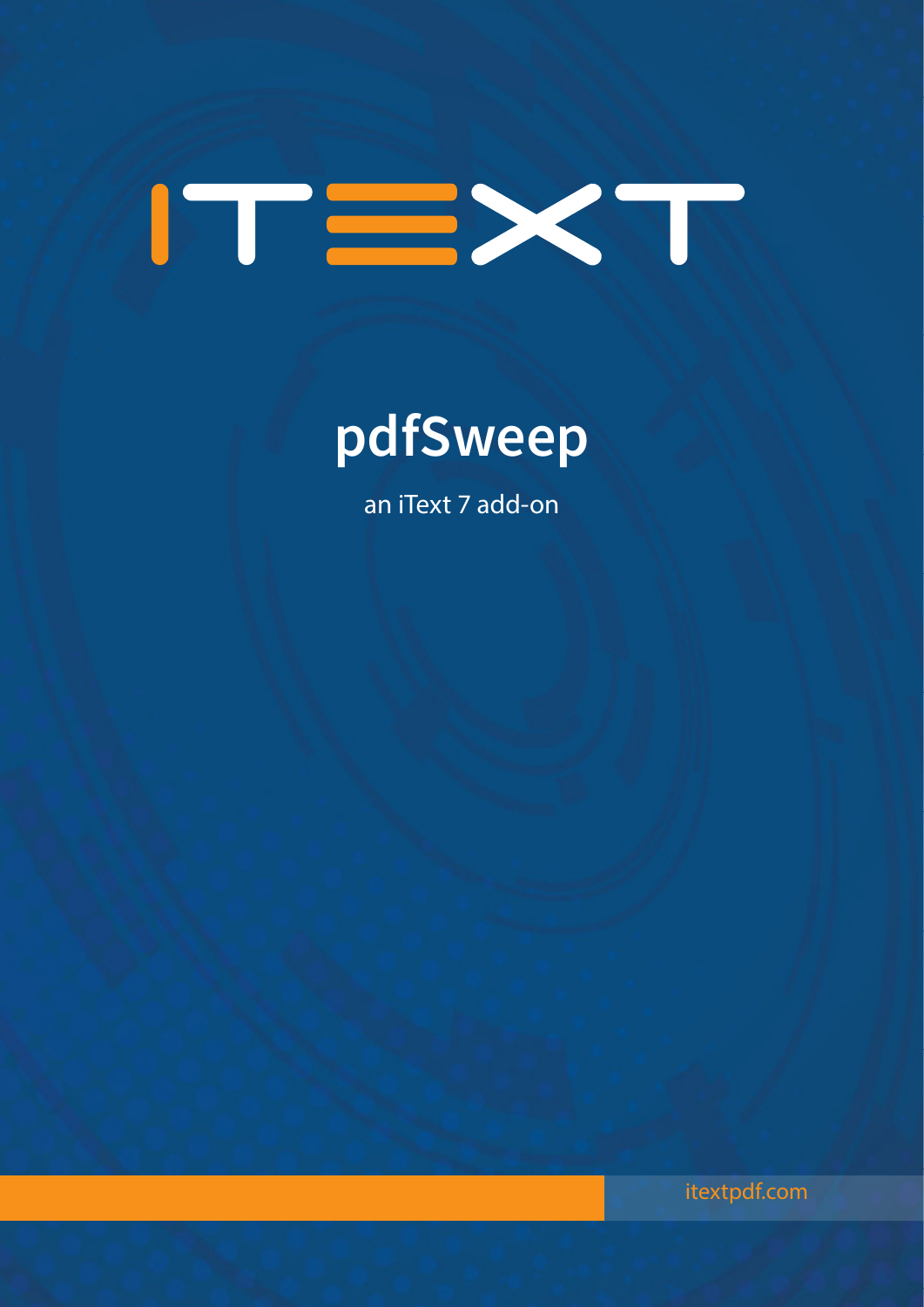### **pdfSweep: what it does and why you need it**

Today, it is easy to distribute documents among large numbers of people with diverse needs. You can also grant or restrict access the content of these documents to keep information in the right hands. Both company policies and international regulations may require redaction of sensitive information before archiving or sharing documents with all users. Companies and organizations need tools to implement this redaction process in a flexible and automated way, with absolute guarantees regarding the elimination of the targeted elements. pdfSweep can help.

### **What is pdfSweep?**

pdfSweep is an iText add-on that removes (redacts) sensitive information from a PDF (Portable Document Format) document. Confidentiality is assured, because the redacted information cannot be recovered. In a secure two-step process, pdfSweep deletes text and images at user-defined coordinates, or as defined by a regular expression. After having parsed the rendering information in the original PDF document, a new document is created without the redacted content.

### **Why do we need redaction?**

Redaction can be useful whenever the publisher or author of a document wishes to take out certain information. Common use cases include:

- Freedom of Information Act (USA) and similar legislation in other countries
- Governmental declassification procedures
- Proprietary information
- Trade secrets
- General Data Protection Regulation (Europe)
- All data that would impact the privacy of people
	- Social security numbers (USA)
	- National register identification numbers
	- Phone numbers
	- Bank account details
	- Names of people in a clinical trial

# **A short history of redaction**

In the past, 'redaction' simply involved printing a document, blacking out the necessary information and making a photocopy of the document. That way, all information covered by dark ink simply does not get copied. This worked because paper is a simple WYSIWYG format. There is no hidden data, no metadata that needs to be erased.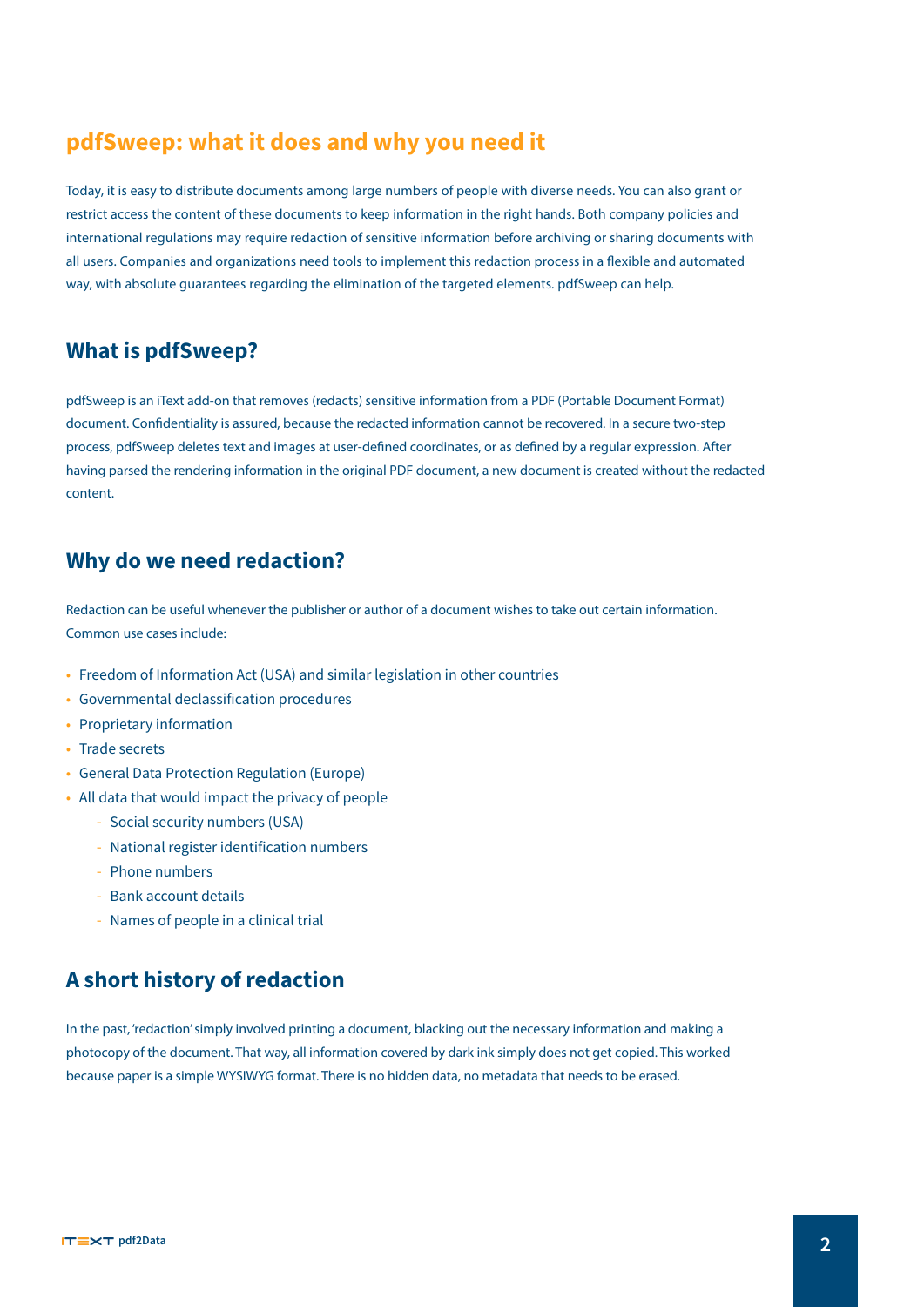The President said that there is every evidence that our position in Berlin is strongly supported by the people there, and Mr. Khrushchev says that we are we are committed to that area. for a state of war. This is incorrect. It would be well if relations between East Germany and West Germany improved and if the development of US-USSR relations were such as to permit solution of the whole German problem. During his stay in office, Mr. Khrushchev has seen many changes, and changes will go on. But now he wants a peace treaty in six months, an action which would drive us out of Berlin.

Mr. Khrushchev had said that the President was a young man, but. the President continued, he had not assumed office to accept arrangements totally inimical to US interests. The President said he

#### *Figure 0: Example redacted document*

In addition to the content as such, a PDF document essentially contains instructions for rendering the document in a viewer. Adding an instruction to draw a black rectangle does not erase text-rendering instructions pertaining to the information underneath the rectangle. This essentially means that covering up information is no longer sufficient, and actual removal/replacement of the content and related instructions is needed. Otherwise text-extraction (or simply copy/pasting the text from your viewer to a text editor) would yield the 'redacted' but still available data.

### **Challenges in redacting PDF documents**

This is a (well-behaved) example of raw PDF content. It tells the viewer to render the text "appearance" and "Pilot".

```
[a, -28.7356, p, 27.2652, p, 27.2652, e, -27.2652, a, -28.7356, r, 64.6889, a, -28.7356, 
n, 27.2652, c, -38.7594, e, 444] TJ
/R10 10.44 Tf
68.16 0.24 Td
[P, -18.7118, i, -9.35592, l, -9.35592, o, -17.2414, t, -9.35636] TJ
```
In general, redacting a PDF document is significantly harder than simply covering up the data that is to be redacted because:

- Text rendering instructions do not need to appear in logical (reading) order.
- Text rendering instructions do not always constitute complete words/chunks of text.
- Transformations can be applied (shift, scale, font transformation, etc).
- PDF documents can contain metadata, which should also be checked.
- PDF documents can contain scripts. Thus adding the possibility of dynamic content.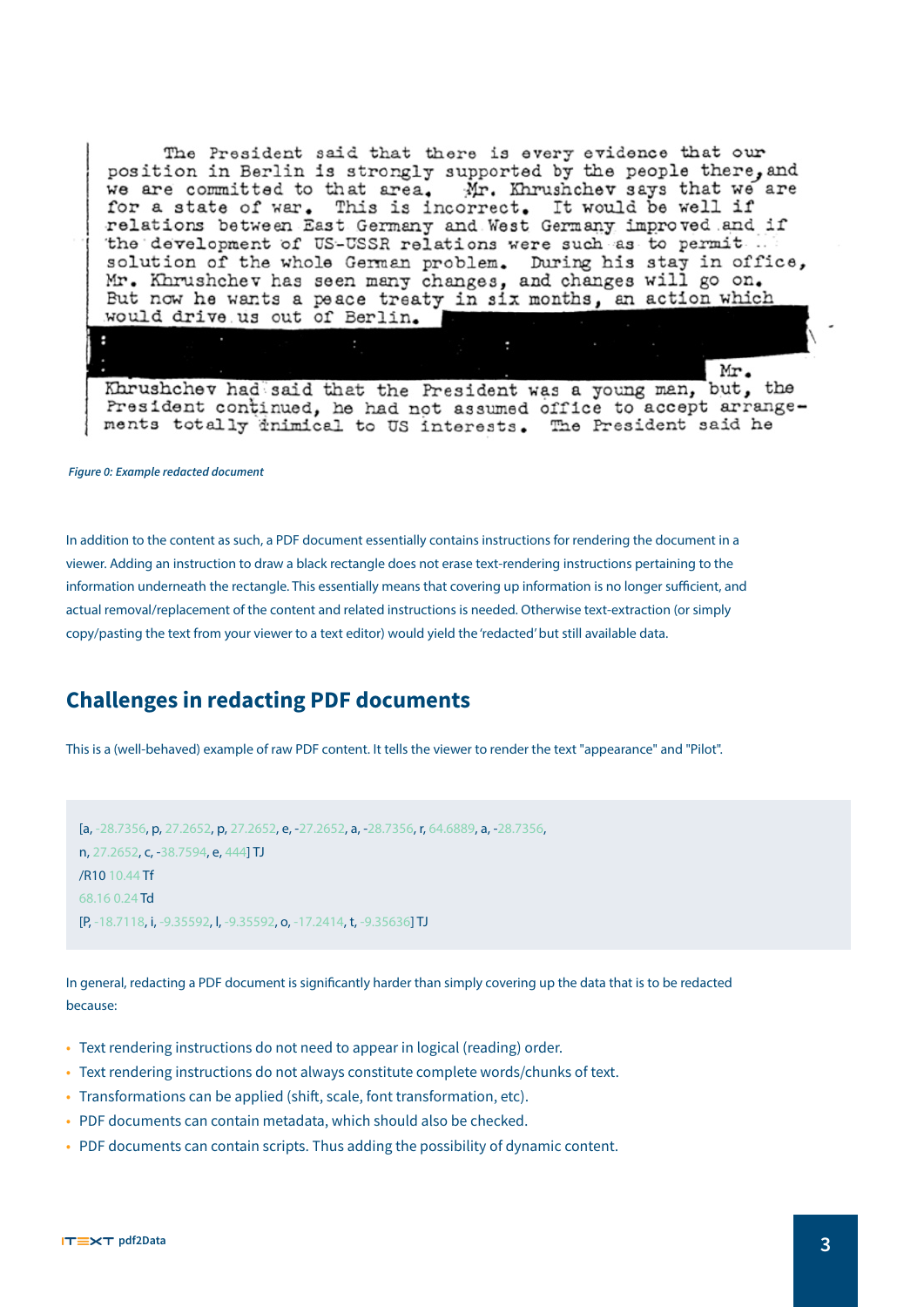Similar problems occur with images:

- Images can be defined as a series of drawing operations.
- All instructions of a page have to be processed to determine where each shape intersects with the redaction area, in order to find a neat way to avoid drawing in that area.
- Images can be added to a PDF document under many formats.

### **How does pdfSweep work?**

The basic pdfSweep workflow has just two easy steps:

- Select those parts of the document that must be redacted: either by specifying the coordinates, or by inputting a regular expression that fits your needs. We have already provided a substantial list of common regular expressions to do some of the heavy lifting for you, such as social security numbers, phone numbers, dates, etc.
- Pass the locations to pdfSweep, or invoke pdfAutoSweep with the pattern(s) of your choice.

This is a pdfAutoSweep example that redacts the words 'Alice' and 'White Rabbit' and 'Rabbit' (regardless of casing). It marks all occurrences of Alice with a pink rectangle, and all occurences of 'Rabbit' with a gray rectangle.

// Load the license to be able to use pdfSweep LicenseKey.loadLicenseFile(licenceFile); String input = "AliceInWonderLand.pdf"; String output = "AliceInWonderLandRedacted.pdf"; // define a composite strategy CompositeCleanupStrategy strategy = new CompositeCleanupStrategy(); strategy.add(new RegexBasedCleanupStrategy("Alice").setRedactionColor(Color.PINK)); strategy.add(new RegexBasedCleanupStrategy("(White )\*Rabbit").setRedactionColor(Color. GRAY)); PdfWriter writer = new PdfWriter(output); writer.setCompressionLevel(0); PdfDocument pdf = new PdfDocument(new PdfReader(input), writer);

// sweep PdfAutoSweep pdfAutoSweep = new PdfAutoSweep(strategy); pdfAutoSweep.cleanUp(pdf);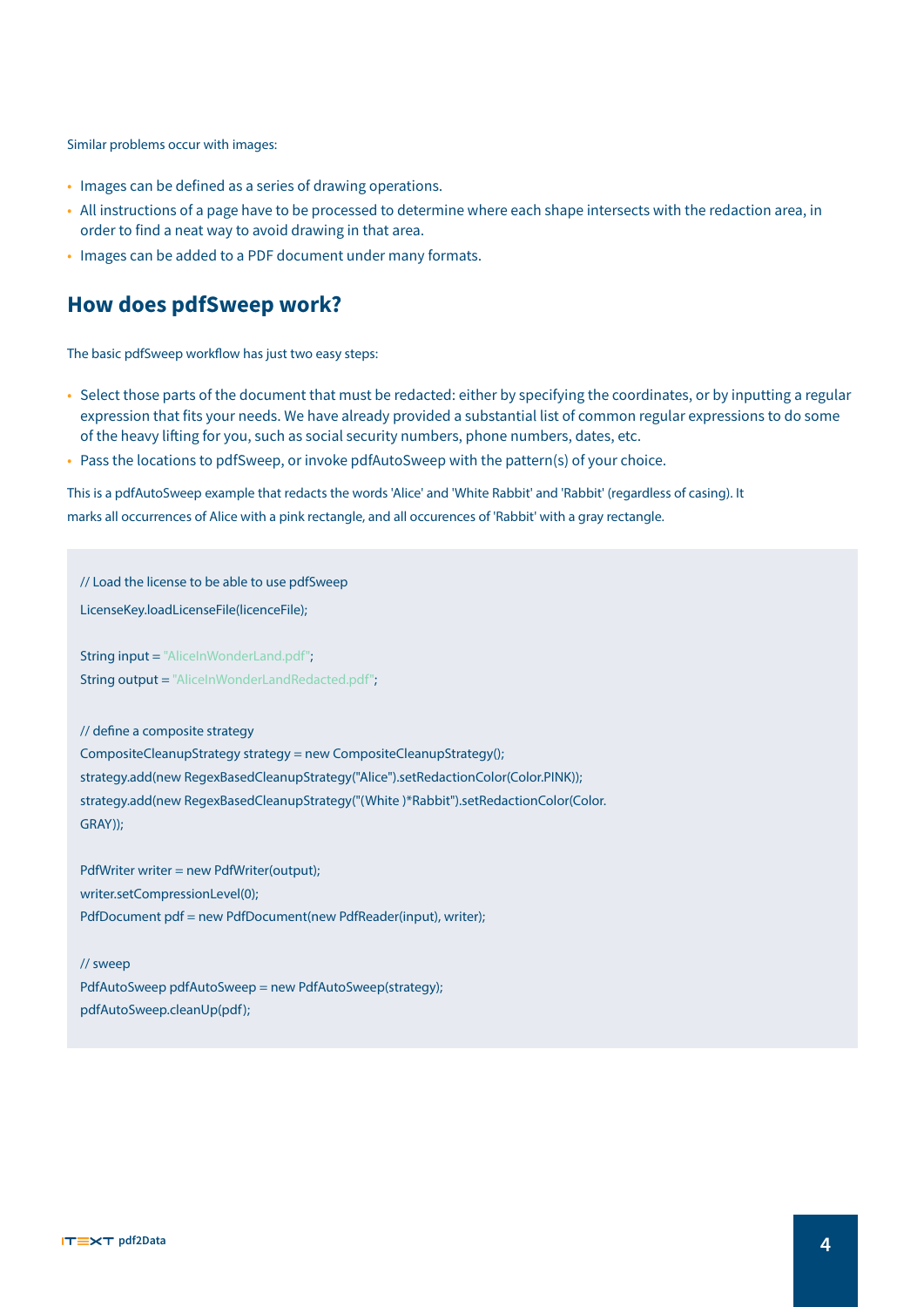#### This is the original document:

#### **CHAPTER L Down the Rabbit-**Hole

Alice was beginning to get very tired of sitting by her sister on the bank, and of having nothing to do: once or twice she had peeped into the book her sister was reading, but it had no pictures or conversations in it, 'a

WHOM procurses or conversations (as well as she could, for the hot day made<br>So she was considering in her own mind (as well as she could, for the hot day made<br>her well the structure of material property and price the plea

be worth the trouble of getting op and parking the datases, when stateday a white<br>Rabbit with pink eyes ran close by her.<br>These was noting to the search of getting of the search of Alice this avery much out<br>of the way to

under the hedge.<br>In another moment down went Alice after it, never once considering how in the world<br>she was to get out again.

she was to get out again, the two states that is some way, and then digred suddenly down, so suddenly that Alice had not a nonment to think about stopping heaself before the fundaherest? falling down a very deep well. We the jar for fear<br>she fell past it

e reu pass n.<br>"Well!" homepht Alice to herself, "after such a fall as this, I shall think nothing of<br>urbling down stairs! How brave they"Il all think me at home! Why, I wouldn't say<br>nything about it, even if I fell off the Down, down, down. Would the fall *news* come to an end! 'I wonder how many miles<br>I've fallen by this time?' she said aloud. 'I must be getting somewhere near the centre

*Figure 1: pdfSweep original input document*

#### And this is 'post redaction':



*Figure 2: pdfsweep redacted output document*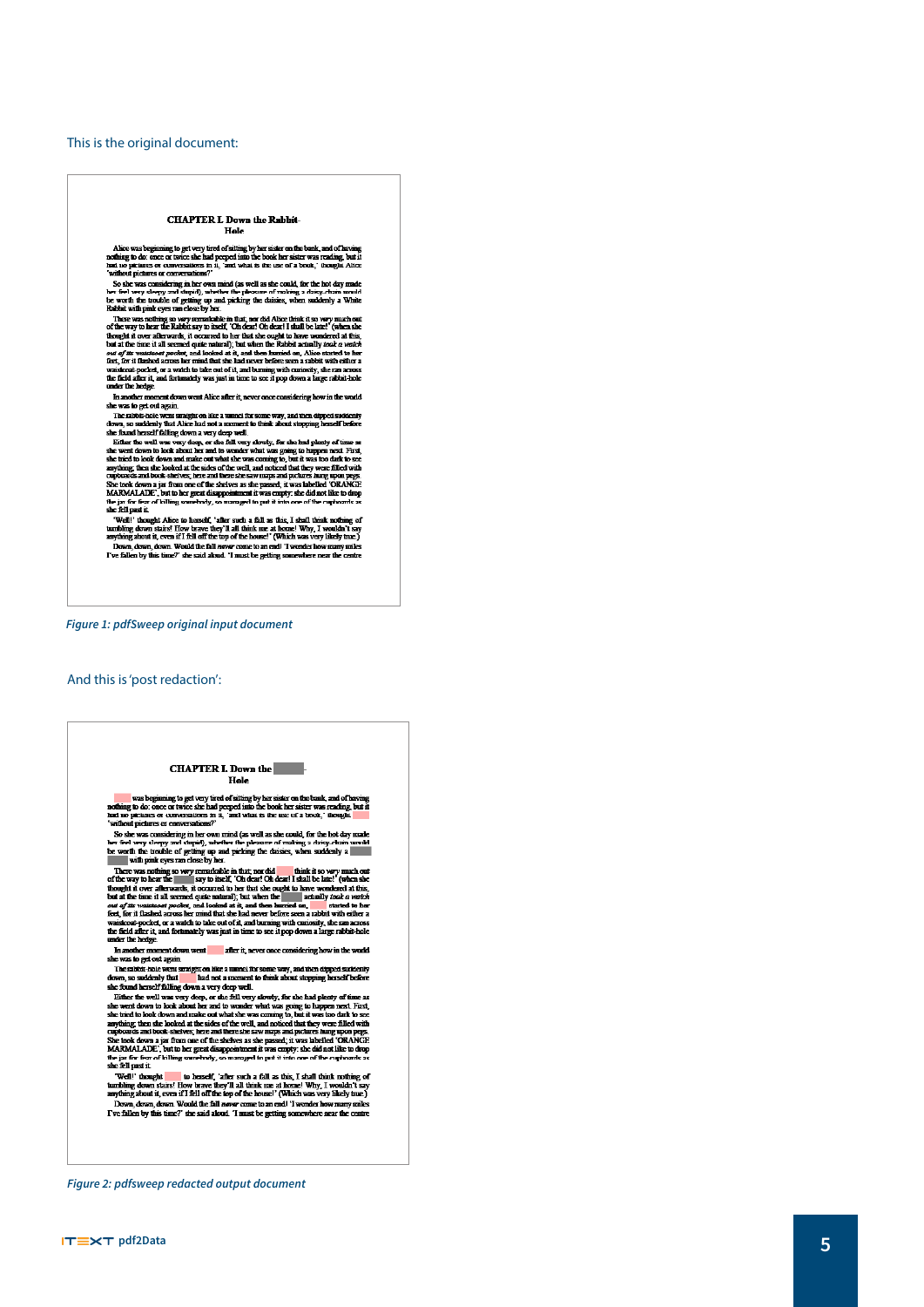As is made clear by this example document (and the code to go with it), it is perfectly possible to define a custom color for each snippet of text to be redacted.

Similarly, you could also have specified the exact locations yourself. Following code-snippet demonstrates that use case:

```
String input = "iphone_user_quide_untagged.pdf":
String output = "iphone_user_quide_redacted.pdf";
// load licensekey
LicenseKey.loadLicenseFile("itext_dev_master_license.xml");
// define rectangles
List<Rectangle> rects = Arrays.asList(new Rectangle(60f, 80f, 460f, 65f),
                    new Rectangle(300f, 370f, 215f, 260f)
\hspace{1.5cm}// turn rectangles into cleanup locations
int pagesNum = 130;
List<PdfCleanUpLocation> cleanUpLocations = new ArrayList<>();
for (int i = 0; i < pagesNum; ++i) {
for (int j = 0; j < rects.size(); ++j) {
    cleanUpLocations.add(new PdfCleanUpLocation(i + 1, rects.get(j)));
  }
}
// open document
PdfDocument pdfDocument = new PdfDocument(new PdfReader(input), new PdfWriter(output));
// perform cleanup
PdfCleanUpTool cleaner = new PdfCleanUpTool(pdfDocument, cleanUpLocations);
cleaner.cleanUp();
// close document
pdfDocument.close();
```
# **Alternative example**

In an alternative workflow, you can add human verification:

- Select those parts of the document that must be redacted.
- Call pdfAutoSweep with the method tentativeCleanUp. This will produce a document where the content was not actually redacted, but where all content that supposedly must be redacted is marked with an annotation. Adobe Acrobat can manage these annotations for you, allowing you to remove redaction annotations, add extra annotations, and add comments.
- Once you have made your final selection about which redaction annotations to keep, you can hit "apply redaction" in Adobe Acrobat.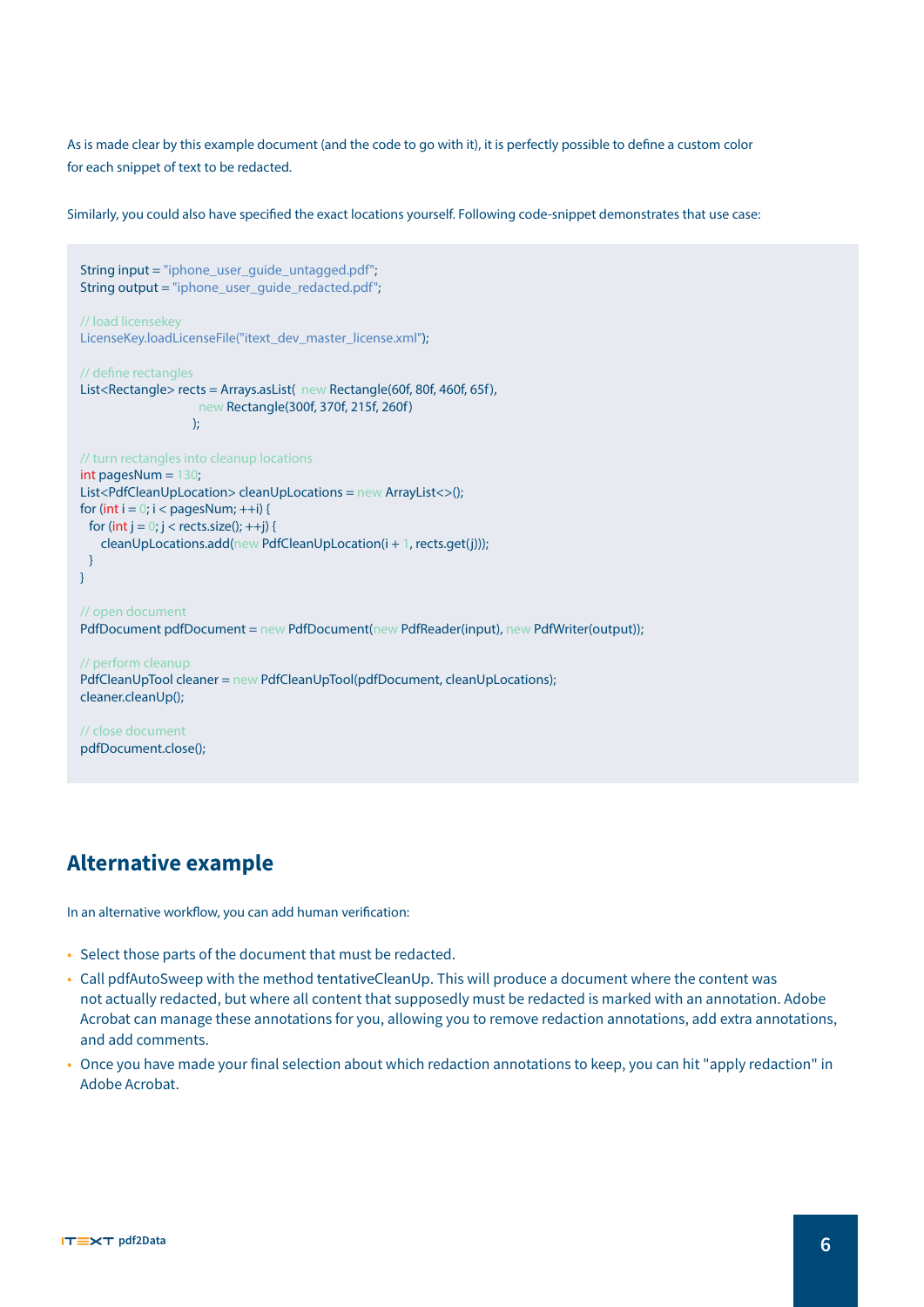### **'Redacting' Image elements**

The previous examples mostly showcase how to use pdfSweep on text. Redaction can also be performed on images. Images are automatically redacted when they intersect with the rectangles the user provided. The redacted areas are covered with a colored rectangle, and the underlying image is changed (to prevent image extraction from yielding the original image.)



*Figure 3: Tony Soprano as displayed in the original PDF document*



*Figure 4: Tony Soprano as displayed after the eyes have been redacted to provide anonymity*



*Figure 5: Extracted image of Tony Soprano. Notice that the original content is gone*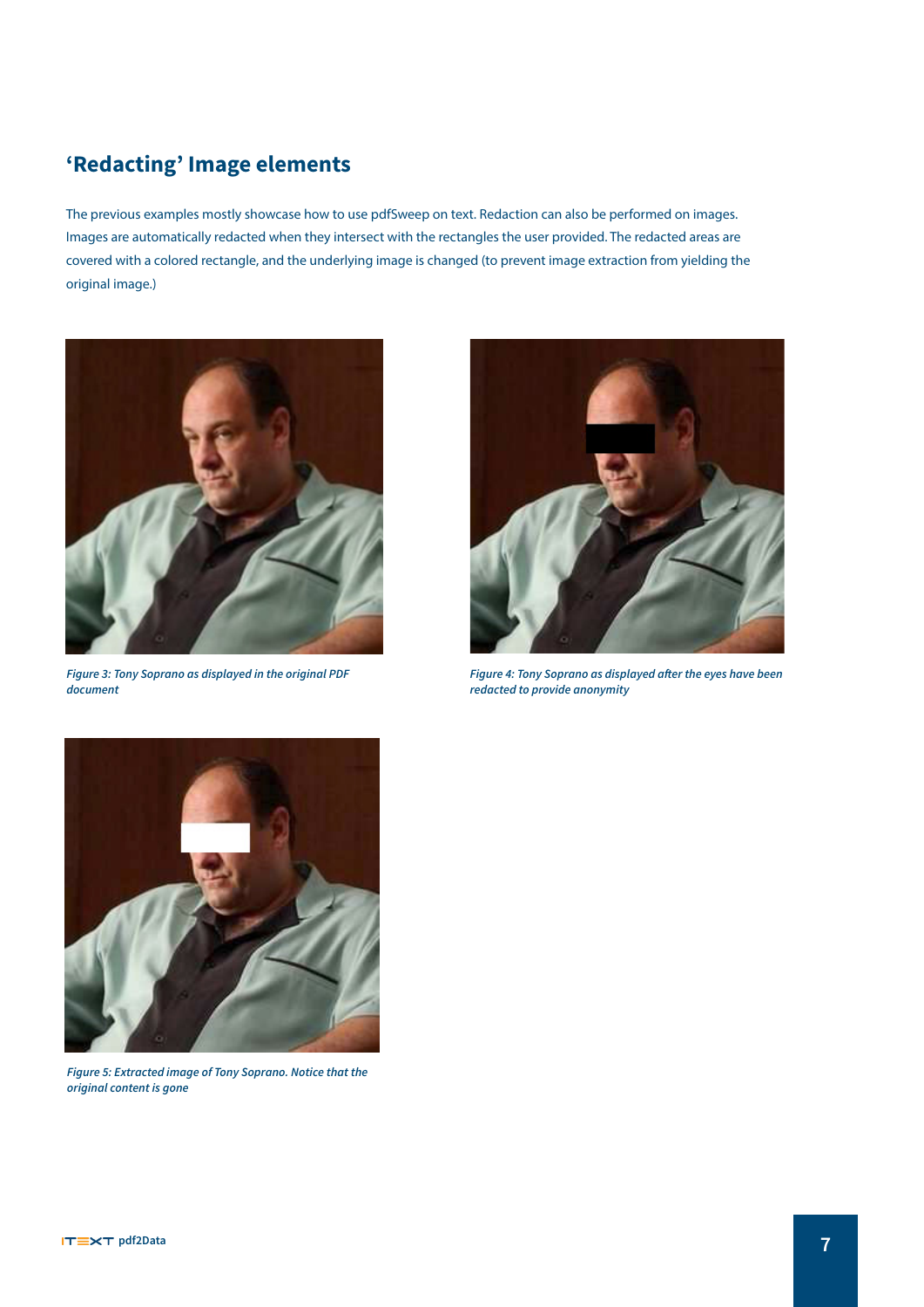### **How does pdfAutoSweep work?**

- 1. The end user can specify a regular expression, and optionally a color.
- 2. The document is processed a first time, all instructions in the PDF document that relate to text rendering are processed. All characters along with their bounding rectangles in the document are stored.
- 3. These intermediate data structures are sorted so that all characters are now in logical (reading) order.
- 4. The regular expression(s) provided by the user are matched.
- 5. The information about where the match took place, and the bounding rectangles of the characters involved provide pdfSweep with the rectangles that need to be redacted.



*Figure 6: pdfAutoSweep workflow*

### **Pre-configured regular expressions**

Most of the regular expressions that are already configured to work with pdfAutoSweep are inspired by the O' Reilly reference work "Regular Expressions Cookbook" (Jan Goyvaerts and Steven Levithan, 978-1-449-31943-4). What follows is a short listing of some of these regular expressions and their intended matches.

| <b>NAME</b>               | <b>MATCHES</b>                                                            |
|---------------------------|---------------------------------------------------------------------------|
| ROMAN NUMERALS STRICT     | a Roman number, matching only those numbers that are valid.               |
| ROMAN NUMERALS FLEXIBLE   | a Roman number, also matching IIII (4), whereas STRICT only matches<br>IV |
| US SOCIAL SECURITY NUMBER | a US social security number (ddd-dd-dddd)                                 |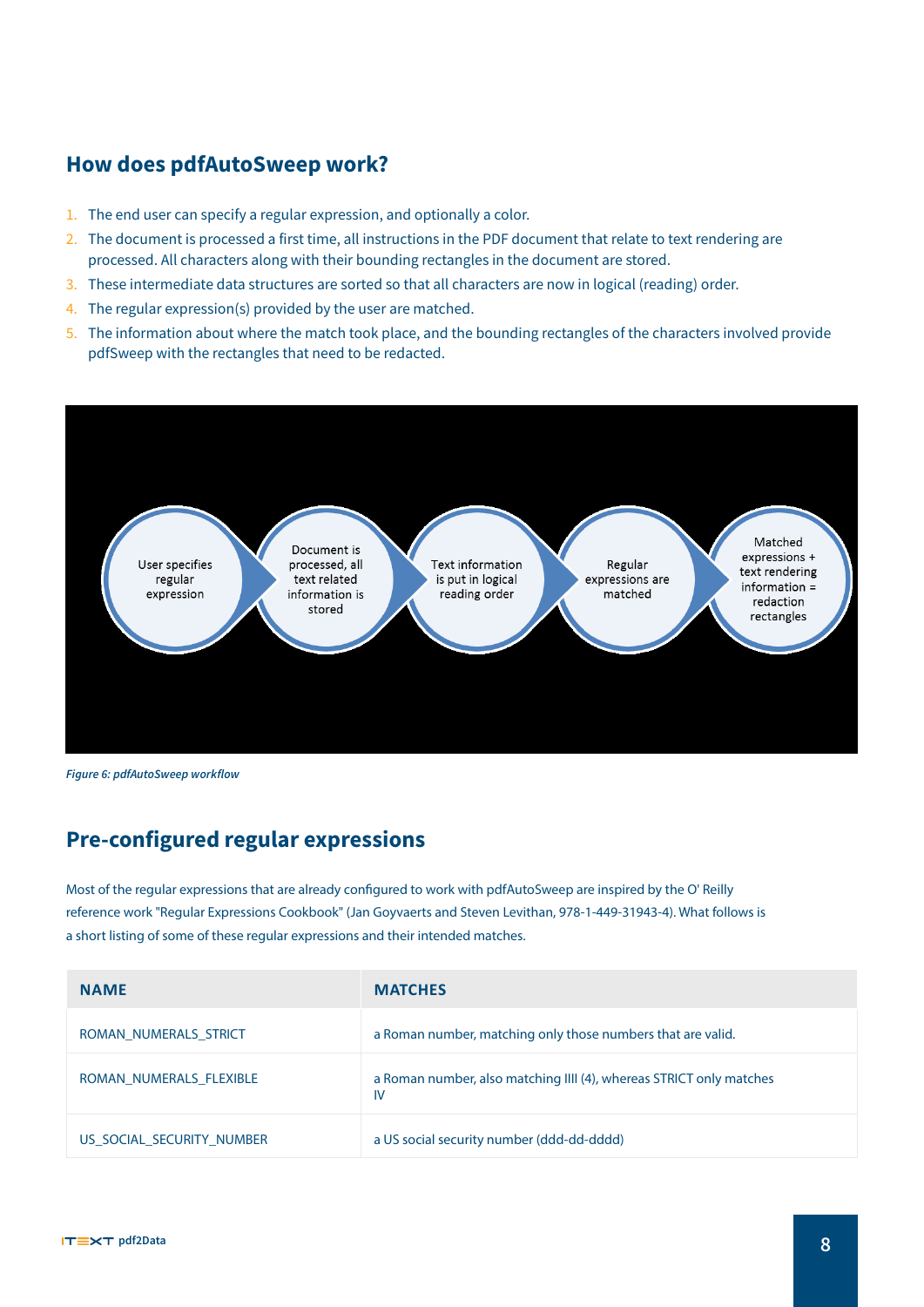| <b>NAME</b>              | <b>MATCHES</b>                                                       |  |
|--------------------------|----------------------------------------------------------------------|--|
| US_ZIP_CODE              | a US zip code (either 5 digit format, or 5+4 format)                 |  |
| <b>US_CURRENCY</b>       | an amount of US dollars                                              |  |
| CANADA_ZIP_CODE          | a Canadian zip code                                                  |  |
| UK_ZIP_CODE              | a UK zip code                                                        |  |
|                          |                                                                      |  |
| DATE_MM_DD_YYYY          | a date, specified in MM/DD/YYYY, separator can be 'space' '/' or '-' |  |
| DATE_MM_DD_YYYY_HH_MM_SS | a date, specified in MM/DD/YYYY HH:MM:SS                             |  |
| DATE_DD_MM_YYYY          | a date, specified in DD/MM/YYYY, separator can be 'space' '/' or '-' |  |
| DATE_DD_MM_YYYY_HH_MM_SS | a date, specified in MM/DD/YYYY HH:MM:SS                             |  |
|                          |                                                                      |  |
| IPV4_ADDRESS             | an Internet Protocol (v4) address                                    |  |
| IPV6_ADDRESS             | an Internet Protocol (v6) address                                    |  |
| MAC_ADDRESS              | a Media Access Control address                                       |  |
| EMAIL_ADDRESS            | an email address                                                     |  |
| HTTP_URL                 | a url                                                                |  |

# **Performance**

To give a brief idea of the performance of pdfSweep, we've used the iPhone user manual as a reference. We've redacted the regular expression "(i|I)Phone". You can imagine this occurs quite a lot in that document.

Where "copies" signifies how many times the original input document was concatenated with itself. E.g. 4 copies means the document (of 130 pages) was concatenated 4 times (resulting in 520 pages).